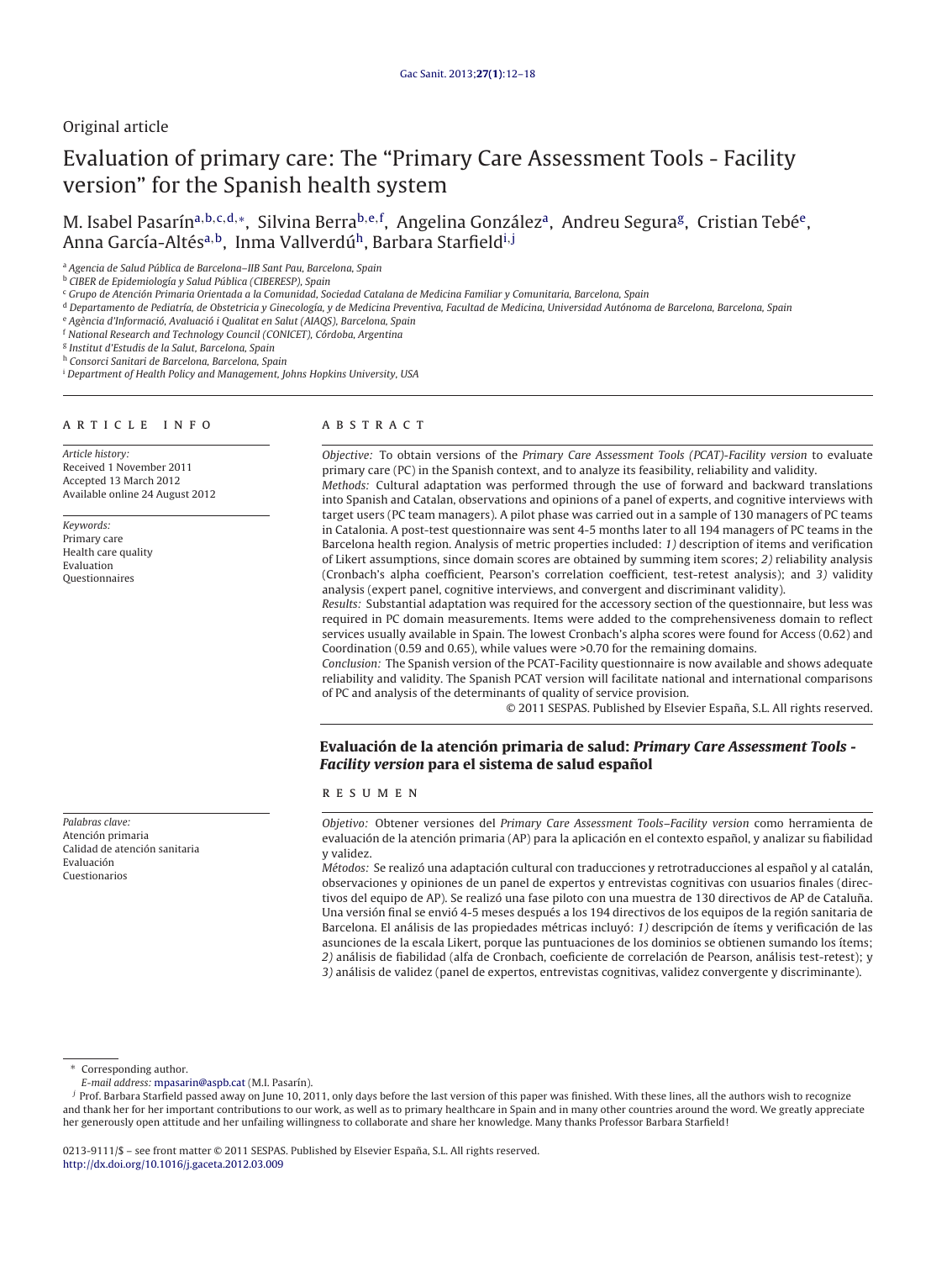Conclusión: Disponemos de una versión española del PCAT - Equipo de Atención Primaria con unas adecuadas fiabilidad y validez, que facilitará comparaciones nacionales e internacionales, y el análisis de los determinantes de una provisión de servicios de calidad.

© 2011 SESPAS. Publicado por Elsevier España, S.L. Todos los derechos reservados.

#### **Introduction**

A strong primary care (PC) with a high capacity for resolving problems can modulate the use of the rest of the health system, making the system more efficient.[1,2](#page-6-0) Until now, few studies have attempted to assess the strength of PC because of an unclear conceptualization and specification of its component attributes[.3](#page-6-0) Moreover, very little use is made of tools that are able to measure the multiple functions of PC or which allow comparison between countries or systems. Although some instruments are already available to measure core attributes of  $PC<sup>4</sup>$ , they are not widely disseminated, nor have they been adapted and validated to obtain equivalent measures in distinct countries.

Starfield's theoretical model defines a number of core and ancil-lary domains that PC should accomplish.<sup>[5](#page-6-0)</sup> For the core domains, PC should be the point of entry into the health system (except for emergency situations); provide care focused on the person, which is longitudinal (based on a long-term personal relationship), and should be comprehensive, and coordinated with other levels of care. For the ancillary domains, PC should focus on the health of individuals in the context of their family and community and be able to adapt and develop a relationship with the various social groups present in the community, demonstrating cultural competence.

The Primary Care Assessment Tools (PCAT) was developed to address that assessment model for PC domains.<sup>6,7</sup> Three versions were developed to allow evaluation from the points of view of the population (consumer version), managers (facility version) and health professionals (provider version). The consumer version has been applied in the USA,<sup>6,8,9</sup> Brazil,<sup>10</sup> Canada,<sup>[11](#page-6-0)</sup> Korea,<sup>12</sup> Hong Kong,<sup>13</sup> and Taiwan,<sup>14</sup> and several other countries are currently working on it (Uruguay, Argentina, China, etc.).[15,16. I](#page-6-0)n Spain, a brief version of the PCAT-consumer version was included in the 2006 Catalan Health Interview Survey.[17–19](#page-6-0)

The Spanish General Health Service Act (1986) establishes a national health system composed of 17 regional health services. The Spanish health system is financed mainly by taxes and provides universal and free health coverage, including primary, specialized and hospital care.[20](#page-6-0) Catalonia is one of the regions with transferred health responsibilities within Spain and has two official languages, Spanish and Catalan.

For evaluation of health services, equivalent instruments are essential. Originally designed for the USA, a cross-cultural adaptation of the PCAT is needed when used in other contexts. The general objective of this study was to obtain and evaluate an instrument to assess the domains of primary care (accessibility, continuity, comprehensiveness, coordination, family-centeredness, community orientation and cultural competence) that are useful for the Spanish health system. The specific objectives were to adapt the PCAT to the Spanish health system and culture and to analyze its feasibility, reliability and validity. This article describes the adaptation process that may be useful in other contexts because it followed international recommendations for cross-cultural adaptations, [21,22](#page-6-0) adding a specific step of health system adaptation, in order to ensure the equivalence between PC measures in an international context.

# **Methods**

A cross-cultural adaptation process was conducted to obtain versions of the PCAT - Facility questionnaire to be applied in the Spanish National health system and to test its reliability and validity. The procedure followed is represented in [figure 1.](#page-2-0) Since this study was conducted in Catalonia, the Castilian (Spanish) and Catalan languages were used because they are the main official languages spoken in this autonomous region, language being the only difference between Spanish health regions relevant to the measure of PC.

#### The PCAT Facility Questionnaire

The original questionnaire measures seven domains of PC (two of them divided in two subdomains), through 158 items (Table 1). Each item is answered by a 4-point Likert-type scale (1 = definitely not; 2 = probably not; 3 = probably; 4 = definitely). The score of each domain is the arithmetic mean of its item responses.<sup>23</sup> Two global scores can be calculated, one reflecting the score for core domains, the other a summary of all domains. In both cases, scores were calculated as the average of scores from the domains included. The questionnaire includes 29 additional questions about the characteristics of the PC provider and its potential users. The original version is designed to be answered by the PC team director, or another professional in the center able to answer questions about the center's characteristics and services offered to the population

#### **Table 1**

Structure of the Primary Care Assessment Tools (PCAT) - Facility extended version questionnaire: the original, in English, and the final Spanish and Catalan versions. Number of items in different sections.

| Parts of the questionnaire    | Number of items<br>in the original<br>version | Number of items<br>in the Spanish<br>and Catalan<br>versions |
|-------------------------------|-----------------------------------------------|--------------------------------------------------------------|
| About PC provider information | 29                                            | 36                                                           |
| Core domains:                 |                                               |                                                              |
| C. First contact-Access       | 9                                             | 8                                                            |
| D. Continuity                 | 13                                            | 14                                                           |
| E. Coordination               | 7                                             | $9 (+ 1$ open question <sup>a</sup> )                        |
| F. Coordination               | 9                                             | $7 (+1)$ open question <sup>a</sup> )                        |
| (information systems)         |                                               |                                                              |
| G. Comprehensiveness          | 25                                            | 27                                                           |
| (services available)          |                                               |                                                              |
| H. Comprehensiveness          | 18                                            | 17                                                           |
| (services provided)           |                                               |                                                              |
| Ancillary domains:            |                                               |                                                              |
| I. Family-centeredness        | 14                                            | 16                                                           |
| J. Community orientation      | 24                                            | $22 (+3)$ open questions <sup>a</sup> )                      |
| K Cultural competence         | 10                                            | $9 (+1)$ open question <sup>a</sup> )                        |
|                               |                                               |                                                              |
| <b>Total</b>                  | 158                                           | 171                                                          |
| Subtotal core domains (C-H)   | 81                                            | 82                                                           |
| All domains (C-K)             | 129                                           | 129                                                          |

<sup>a</sup> Open questions are accessory, and do not contribute to the domain score.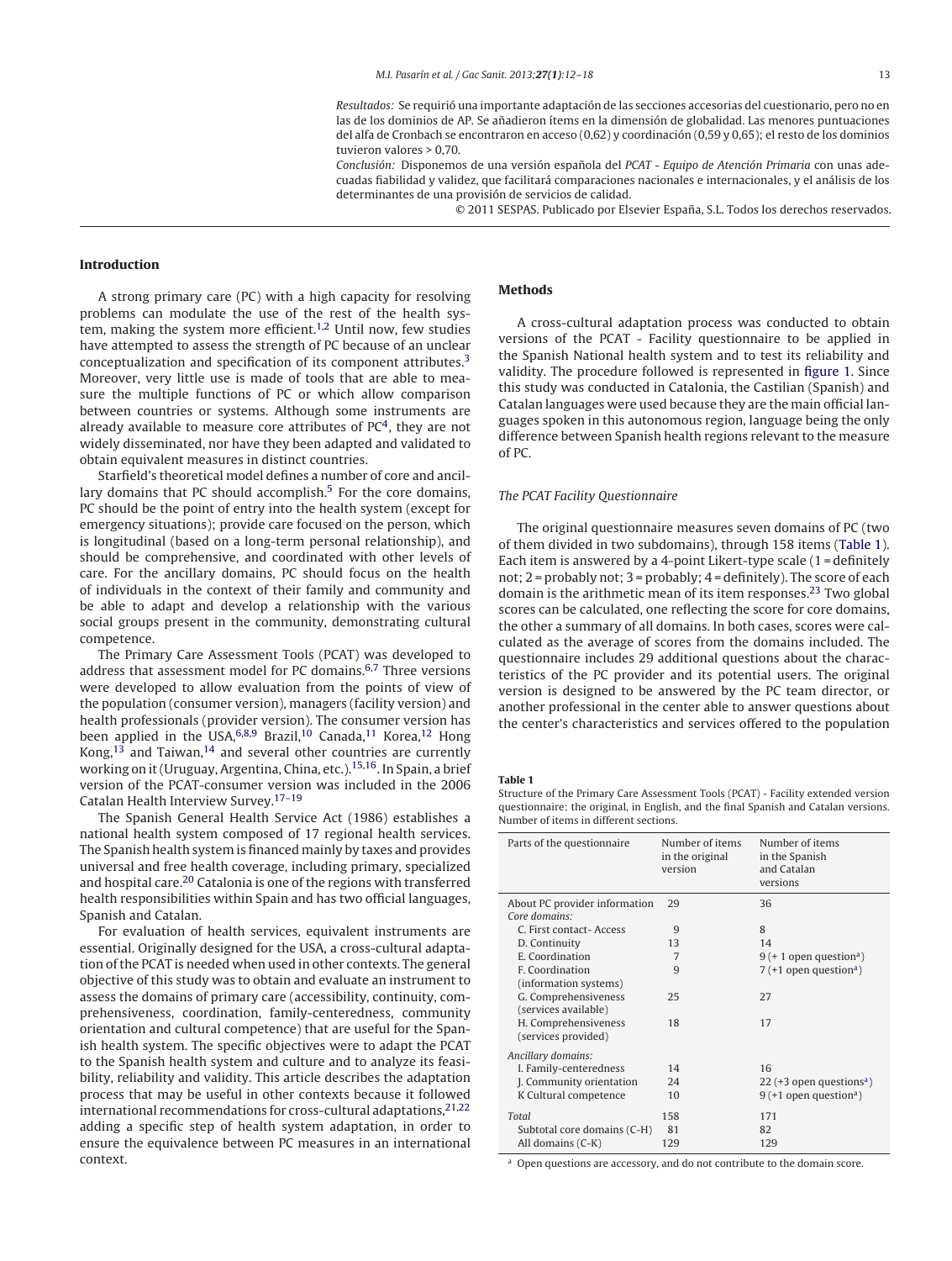<span id="page-2-0"></span>

**Fig. 1.** Process of translation-adaptation and analysis.

covered. The Spanish version was prepared to be answered by PC team managers or coordinators.

#### Cultural adaptation (pre-test phase)

Two trilingual (English, Spanish and Catalan) translators worked on the original English version and each translator produced one Spanish and one Catalan version. Subsequently, the translators met with the research team to obtain one agreed version in Spanish and one in Catalan. Through discussion, items were categorized as presenting: a) no problems, b) some language or cultural problems, and c) no cultural equivalence, i.e. items related to the USA health system not applicable to Spain.

From the agreed version, a back translation into English was obtained (through a native-born English translator), and a final meeting was held with the research team and all translators in order to compare the original English version with the English back translation version to check the semantic equivalence between the original and the adapted questionnaires. The team agreed on amendments and the Spanish and Catalan versions of the questionnaire went through the next step.

For the adjustment of the questionnaire to the Spanish health system, a panel of PC experts was held to: 1) assess the suitability of each item within the health system (content validity), and 2) propose new items to add when needed. The panel was composed of three PC professionals (a general practitioner-director of a PC team, a general practitioner with experience in managerial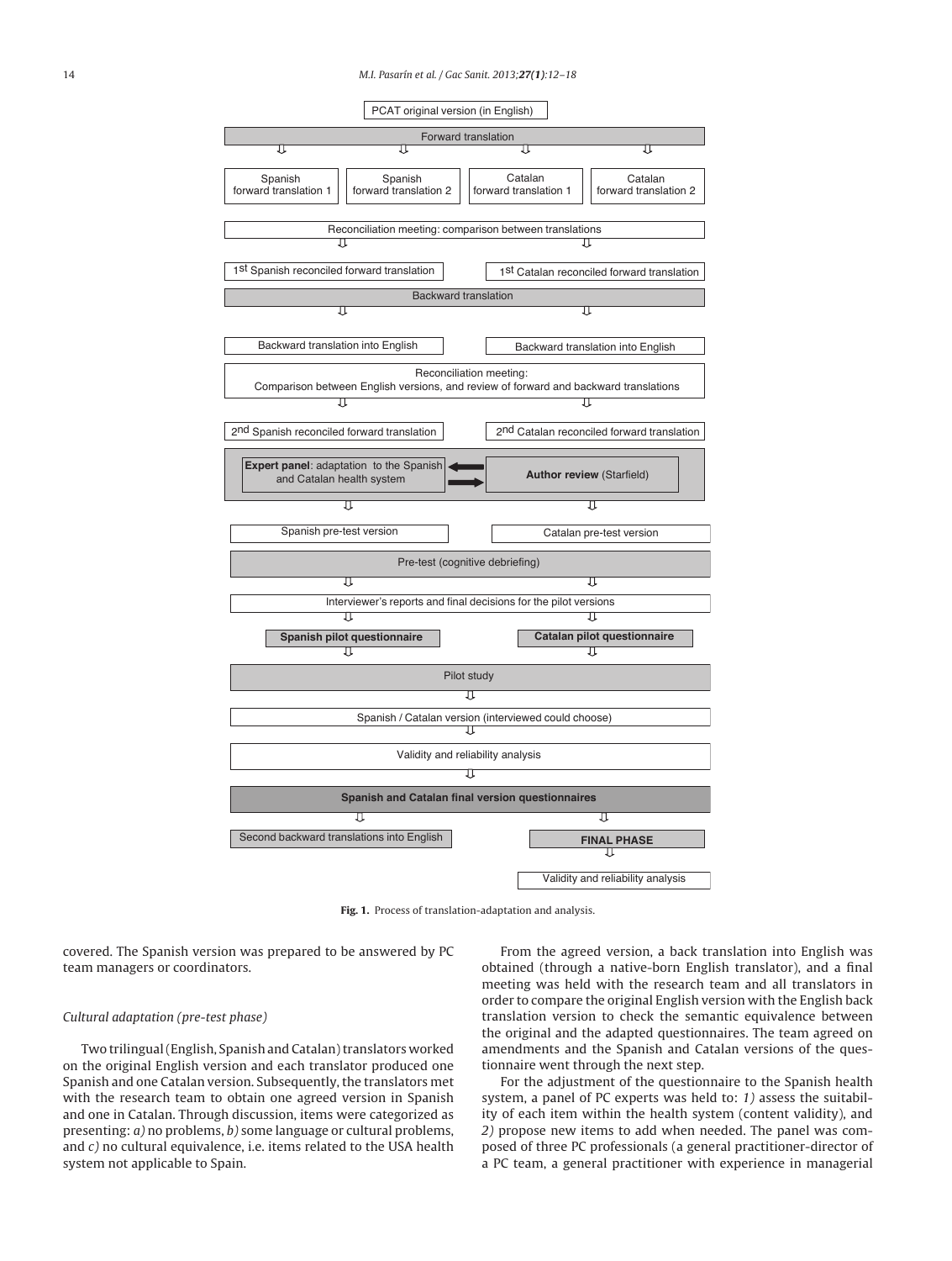aspects of PC at the regional level, and the third was a physician with experience in research on PC), and three public health professionals (one of whom had experience in PC evaluation and the others were experts in evaluation and measures). From this phase a pre-pilot version was obtained.

#### **Feasibility and understanding of the questionnaire**

Finally, a pre-test including a cognitive interview was conducted to test the feasibility and understanding of the pre-pilot version. Semi-structured individual interviews were conducted with six directors of PC teams in the public system. These directors were asked to complete the questionnaire and were later asked for their opinions on and experience of completing the questionnaire. From this phase a pilot version was obtained.

#### Study of metric properties of the questionnaire

All the analyses were done at two time points, i.e. with the pilot version of the questionnaire and with the final version. The pilot questionnaire was sent to a sample of 130 managers of PC teams in Catalonia (one of Spain's 17 autonomous regions). The final version was mailed to the 194 managers of PC teams in the Barcelona health region (the largest health region in Catalonia, with a population of over 5 million), 56 of which had responded to the pilot questionnaire.

Likert scaling assumptions were tested as item responses are summed in each score without standardization or weighting. We analyzed the following elements:  $a$ ) item-convergent validity (tested by item-scale correlations); b) item-discriminant validity (the correlation of each item with its own domain score should be higher than with other domains); c) analysis of variance for equal items, calculating the mean, standard deviation and percentage of variability of each item; d) equal item-score correlation (tested by the range of correlations between each item and its domain score); and e) domain score reliability (tested by Cronbach's alpha coefficient).<sup>[6](#page-6-0)</sup>

The reliability of the domain scores was measured through testretest and internal consistency. Test-retest stability was measured by comparing the responses of the 56 people who completed both the pilot version and the final version 4-5 months afterwards. This period was chosen to be long enough to avoid a relevant memory effect in the response to items, but at the same time short enough to reduce the likelihood of changes occurring which could cause problems with internal validity. The means of the domain scores were compared (T-test for paired data), and the intraclass correlation coefficient (ICC) was calculated. The occurrence of any significant changes in the PC team (composition, organization, etc.) was also determined. To identify internal consistency, Cronbach's alpha coefficients of the scales and item-total correlations for items in each domain were calculated. A Cronbach's alpha between 0.70 and 0.95 was expected, $24$  while the total correlation between an individual item and the sum of the remaining items of the domain was expected to be  $> 0.20$ , and preferably  $> 0.30$ <sup>[22](#page-6-0)</sup> For each domain, the percentages of PC teams with domain scores equal to 1 and to 4 were determined; a ceiling or floor effect was considered to be present when the corresponding percentage was  $>15\%$ <sup>22</sup>

The content validity of the scales measuring PC domains was assessed by using both the information collected from the panel of experts and the results of the cognitive interviews. Construct validity was analyzed throughout the measures of convergent validity and discriminant validity explained above. Finally, criterion validity was approximated through the correlation between the score value for the Accessibility domain and a question, not forming part

of any PCAT domain, which asked whether the center was open 24 hours a day.

#### **Results**

#### Cultural adaptation

The forward-backward translations showed low difficulty and high linguistic equivalence according to the translators' evaluations. Some exceptions were items on the characterization of PC services and population. The major change made in this phase was the exclusion of items that were only applicable to the US health system. Those items belonged to the accessory section of the questionnaire, not to the PC attributes section. Another change made was the addition of new items to collect features of the national health system in Spain such as the goal of universal coverage. The Spanish and Catalan versions showed similar results, with few important discrepancies among experts. The only concept that required discussion in the translation process was the "special test", because in Spanish and Catalan professional jargon the term used is "complementary test".

The expert panel also proposed modifications. For example, references to the weekend were separated into "Saturday" and "Sunday", as some PC centers may be open on Saturday but generally not on Sunday. Major changes were made in the Comprehensiveness attribute, with some items excluded (such as colonoscopy, which is not usually done in Spanish PC) and other items added for their importance in the Spanish context (e.g. advice on alcohol consumption, acenocumarol monitoring and eye examination for diabetes). In table B of the appendix in online version, those items are marked with "m" (modified, 1 item) or "n" (new/added, 14 items).

#### Feasibility and understanding of the questionnaire

Cognitive interviews showed that an average of 37.4 minutes was needed to complete the questionnaire. The degree of difficulty was rated as very low (mean = 1.2 on a scale of 0, no difficulty, to 5, very difficult), while the degree of understanding of questions was high (mean = 4). In addition, the level of interest of questions was moderate/high (mean = 3.5) and language appropriateness was good/moderate (mean = 3.8).

#### Metric properties of the questionnaire

The comprehensive results of the analysis by item, given their length, are available exclusively in the online version of this work.

The response rate of the pilot phase was 80% (105 of 130 questionnaires). The analysis performed yielded similar results to those obtained with the final version, which is described below. Most of the changes were in items not related to PC domains, and most of them were not part of the original PCAT (table A of the appendix in online version, lists the changes emerging from the pilot phase). The final version was answered by 68.6% (133 of 194) managers of the PC teams.

None of the items measuring PC domains presented problems of non-response, while some showed low variability, especially in the Comprehensiveness domain (table B of the appendix in online version). In the item-total correlation analysis, 84% of the items (n = 108) showed Pearson correlation coefficients  $\geq$ 0.20, and 81%  $(n=105) \ge 0.30$ , while over 95%  $(n=123)$  showed correlations of each item with its scale that were higher than with other dimensions.

Cronbach's alpha coefficient was >0.70 for the scores for most the domains, but was lower for Accessibility (0.62) and Coordination (0.59, and 0.65 in the subdomain of coordination-information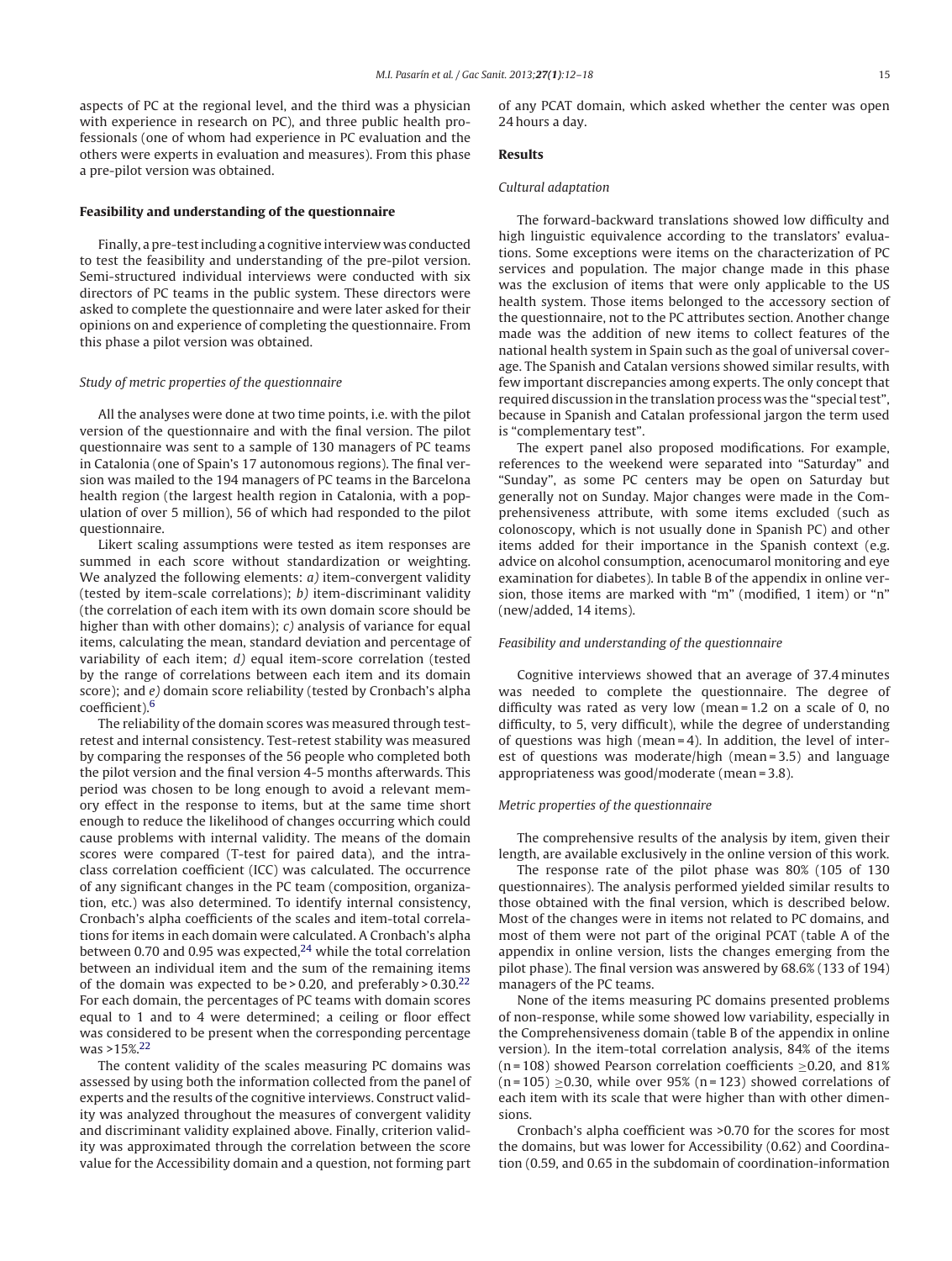**Table 2** Summary measures of domains in the Spanish version of the Primary Care Assessment Tools (PCAT) - Facility.

| Domains                                      | Number<br>of items | Mean | Standard<br>deviation | Lower<br>value | Upper<br>value | Floor effect<br>$(%$ values = 1) | Ceiling effect<br>$%$ values = 4) | Range of<br>correlation<br>item-domain score | Cronbach's<br>alpha<br>coefficient |
|----------------------------------------------|--------------------|------|-----------------------|----------------|----------------|----------------------------------|-----------------------------------|----------------------------------------------|------------------------------------|
| C. First contact-Access                      | 8                  | 3.04 | 0.50                  | 2.00           | 4.00           | $\mathbf{0}$                     | 2.5                               | $0.06 - 0.67$                                | 0.62                               |
| D. Continuity                                | 14                 | 3.15 | 0.32                  | 2.31           | 3.88           | $\Omega$                         | $\Omega$                          | $0.16 - 0.61$                                | 0.82                               |
| E. Coordination                              | 9                  | 2.91 | 0.36                  | 2.13           | 3.69           | $\mathbf{0}$                     | $\Omega$                          | $0.09 - 0.40$                                | 0.59                               |
| F. Coordination (information<br>systems)     |                    | 3.33 | 0.47                  | 1.86           | 4.00           | $\mathbf{0}$                     | 11.3                              | $0.33 - 0.46$                                | 0.65                               |
| G. Comprehensiveness<br>(services available) | 27                 | 3.34 | 0.30                  | 2.26           | 3.89           | $\Omega$                         | $\Omega$                          | $0.00 - 0.53$                                | 0.74                               |
| H. Comprehensiveness<br>(services provided)  | 17                 | 3.53 | 0.41                  | 2.41           | 4.00           | $\mathbf{0}$                     | 18.8                              | $0.41 - 0.71$                                | 0.93                               |
| I. Family-centeredness                       | 16                 | 3.09 | 0.47                  | 2.12           | 4.00           | $\mathbf{0}$                     | 3                                 | $0.45 - 0.81$                                | 0.94                               |
| J. Community orientation                     | 22                 | 2.98 | 0.50                  | 1.68           | 4.00           | $\Omega$                         | 0.8                               | $0.20 - 0.65$                                | 0.90                               |
| K Cultural competence                        | 9                  | 2.59 | 0.57                  | 1.33           | 4.00           | $\Omega$                         | 0.8                               | $0.30 - 0.64$                                | 0.80                               |

systems) (Table 2). The internal consistency of Accessibility (0.62) increased to 0.65 if item C1n1 (center opens every Saturday) was excluded. None of the domains showed a floor effect, but in Comprehensiveness (services provided), 18.8% of teams showed the maximum value (4).

Analysis of test-retest reliability (Table 3) showed no significant differences for any domain between the two time points. For overall scores (score for core domains, and score for all domains), the ICC was >0.75. The highest score was for Coordination (adequacy of information systems) with an ICC >0.70, while the lowest were for Coordination of care (0.45) and Family orientation (0.51).

The questionnaire's content validity was checked and increased during the phase in which the expert panel adjusted the adaptation of items to the Spanish and Catalan health system, taking into account the theoretical model.

For construct validity, item-scale correlations, already mentioned in reference to internal consistency, are shown in the table B of the appendix in online version. Seventeen items (13%) showed low item-convergent validity (Pearson's  $r \le 0.20$ ) in the dimensions of Access (5 items), Continuity (1 item), Coordination (1 item), and Comprehensiveness- services available (10 items). A total of 24 items (18.6%) showed a Pearson's r <0.30. When discriminant validity was analyzed, some items had a moderate or high correlation (coefficient >0.30) with another dimension than with that expected: in the domains of Access (item C4), Continuity (D4), Coordination (E12), Coordination-systems information (F6), Comprehensiveness- services available (G19,G23), and Community-oriented (J1n, J13).

Finally, the correlation between reported Access attribute and the PC team being located in a 24-hour center was 0.65, providing some evidence of criterion validity.

### **Discussion**

PC evaluation should involve multiple perspectives and tools[.25–27](#page-6-0) This study describes an instrument to measure whether PC provision achieves the standards of the theoretical model. A review highlighted the PCAT, as the only tool that includes psychometrically tested domains for all of the PC core domains and is available in multiple and comparable formats (for providers as well as users). $4$  The PCAT measures the key characteristics of PC defined by the World Health Organization-Europe,<sup>[28](#page-6-0)</sup> as well as other basic components of particular interest for Spain, such as Family-centeredness and Cultural competence.

The method used for obtaining the Spanish version ensures equivalence with the original. All the analyses conducted with the items, as well as the test-retest analysis, indicate the good reliability of the questionnaire. The PCAT-Facility has shown acceptable convergent validity (81% of items showed item-total correlation, with Pearson's correlation coefficients  $\geq$  0.30)<sup>[22](#page-6-0)</sup> and good discriminant validity (in 95% of cases, the correlation of each item with its scale was higher than with other domains), as well as good internal consistency in most of the domains (Cronbach's alpha coefficient  $>0.70$ ).<sup>24</sup> Repeatability was less good (ICC <0.70),<sup>[22](#page-6-0)</sup> which may be due to the difficulty of choosing a suitable time lapse between the two measures. When health effects are measured in people, a 2-week lapse has been reported to be advisable, but in the case of measures of the health system we have found no references on a recommended period. The period used may have been too long.

The use of the PCAT adapted to Spain allows comparison between our health system and others, which is the main reason to adhere to the original instrument. There are other tools, such as PC Monitor,<sup>29</sup> to compare PC in distinct countries, but PCAT specifically

#### **Table 3**

Reliability measures in the test-retest analysis.

| Domains                                   |    |       | Test<br>Retest |       |      | p-value<br>of the difference<br>in means |      |
|-------------------------------------------|----|-------|----------------|-------|------|------------------------------------------|------|
|                                           | N  | Mean  | SD             | Mean  | SD   |                                          | ICC  |
| C. First contact-Access                   | 42 | 3.17  | 0.47           | 3.11  | 0.50 | 0.42                                     | 0.56 |
| D. Continuity                             | 42 | 3.32  | 0.29           | 3.29  | 0.32 | 0.46                                     | 0.54 |
| E. Coordination                           | 42 | 3.04  | 0.40           | 3.00  | 0.38 | 0.59                                     | 0.45 |
| F. Coordination (information systems)     | 41 | 3.46  | 0.47           | 3.49  | 0.41 | 0.60                                     | 0.76 |
| G. Comprehensiveness (services available) | 42 | 3.44  | 0.31           | 3.42  | 0.31 | 0.52                                     | 0.61 |
| H. Comprehensiveness (services provided)  | 42 | 3.58  | 0.39           | 3.63  | 0.34 | 0.43                                     | 0.52 |
| I. Family-centeredness                    | 42 | 3.27  | 0.43           | 3.27  | 0.46 | 0.94                                     | 0.51 |
| J. Community orientation                  | 42 | 3.21  | 0.47           | 3.19  | 0.53 | 0.71                                     | 0.67 |
| K Cultural competence                     | 40 | 2.69  | 0.54           | 2.73  | 0.56 | 0.60                                     | 0.63 |
| Score for core attributes (C-H)           | 41 | 20.00 | 1.52           | 20.03 | 1.46 | 0.90                                     | 0.75 |
| Score for all domains (C-K)               | 39 | 29.14 | 2.49           | 29.29 | 2.44 | 0.61                                     | 0.78 |

SD: standard deviation; ICC: intraclass correlation coefficient.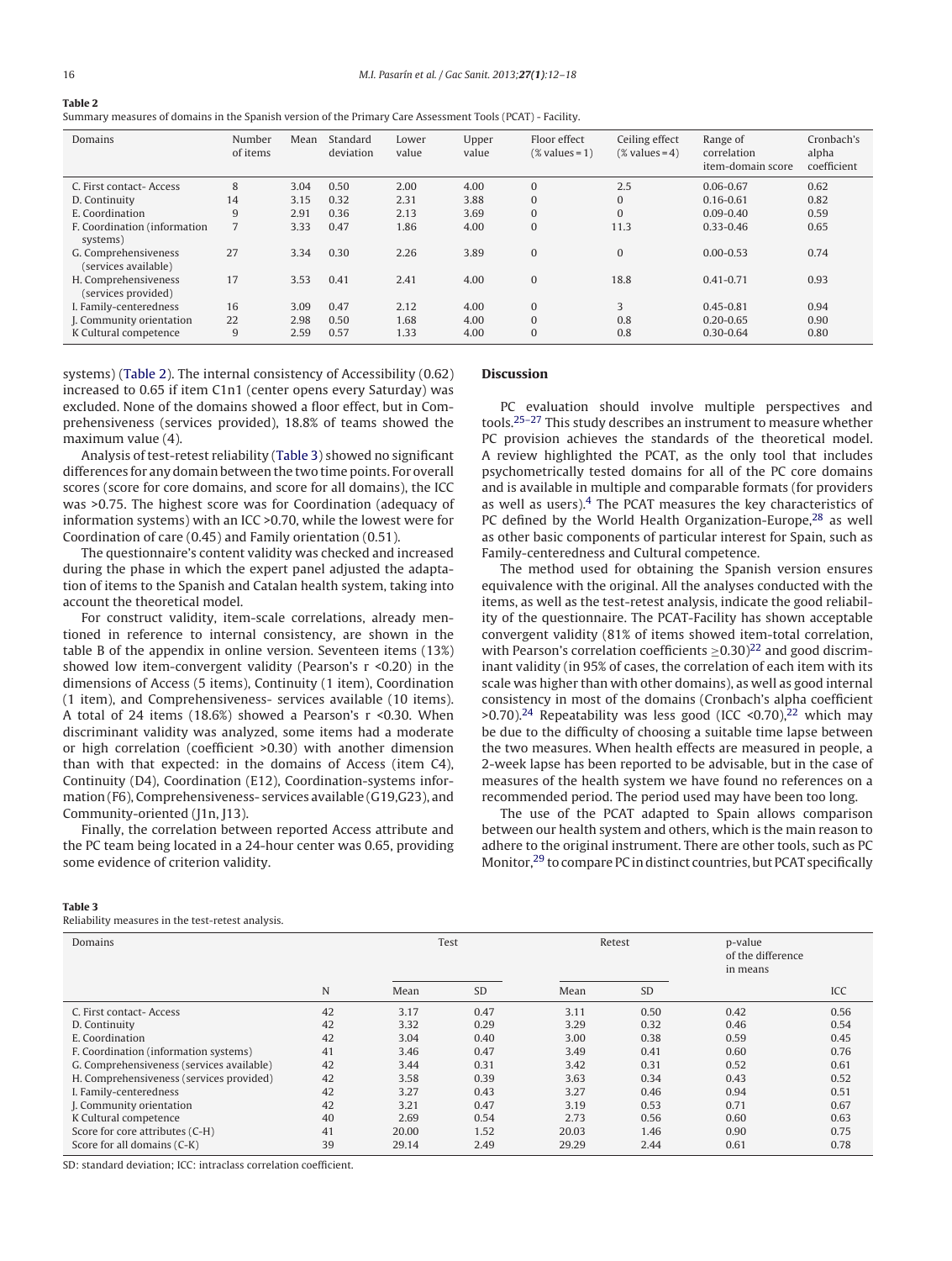provides assessment of the theoretical components that should be met by PC. The PCAT instrument has already been validated for assessing the theoretical model of PC,<sup>[5](#page-6-0)</sup> making it suitable for use in different contexts. In Spain, there is extensive experience of having adapted and validated instruments designed in other contexts, especially in the field of measuring health and quality of life,  $30-32$ but there is less experience in the field of health services evaluation, specifically PC, and fewer tools for international comparability are available.

As expected, the main differences between the original instrument and its Spanish adaptation are in sections concerning aspects of organization and structure of PC teams and their assigned populations. For the sections of PC domains of the questionnaire, the Spanish version of the PCAT-Facility shows good linguistic and conceptual equivalence with the original. The low variability in some items can be explained by the homogeneity of PC teams, since many aspects of PC provision and functioning are determined by the system not by the team (e.g. items related to the services covered). We decided to maintain these items to allow international comparability.

The main weakness of the instrument obtained concerns its criterion validity; being a new instrument, there are no other good measures to obtain evidence about this feature. Even so, the result of the approximation used, consisting of correlating the score for accessibility to the fact that the center is open 24 hours, suggests confidence in the measure. The results for the questionnaire's content validity are considered appropriate, firstly, because the original questionnaire was designed by one of the authors (Starfield) and the consumer version has already been validated in the English version, $6$  and secondly the members of the research team and expert panel that collaborated in the adaptation phases are knowledgeable about the PC model and functioning in Spain and, more specifically, in Catalonia.

In the measure of PC domains, Comprehensiveness -subdomain services provider- showed a ceiling effect; one of the reasons could be the above-mentioned homogeneity of the public healthcare system in specifying the services portfolio covered. Comparing different systems or suppliers outside the public system would probably result in less homogeneity. Continuity, Family-centeredness, Community orientation and Cultural competence had the best Cronbach's alpha results (0.82, 0.94, 0.90 and 0.80, respectively) and showed no ceiling effects. In the Spanish health system, these PC attributes are less determined by the system and depend more on the dynamics and organization of each team. The PCAT-Facility in Brazil, the only country with published results on its psychometric properties, showed that the dimensions of access, comprehensiveness and community orientation had Cronbach's alpha scores close to 0.70, but the remaining dimensions had scores below 0.60.<sup>[33](#page-6-0)</sup> Similarly, in the Spanish PCAT, coordination has a Cronbach's alpha score under 0.60, but in all the other domains, our scores are higher.

The results should be analyzed in light of the existing organizational system, given that some aspects of services provision will be determined by distinct levels: the macro-system organization, the provider, and the organization of the PC team. Finally, it is important to acknowledge that the provision of care will ultimately depend on the professionals providing the care.

Importantly, the PCAT-Facility version assumes a certain homogeneity among the distinct professionals within the PC team, and those completing the questionnaire could have been biased toward the mean or otherwise have tended to respond positively.

Given the response rate obtained, nearly 70%, and the good results (not shown) of a comparative analysis between the total sample and that finally obtained with respect to geographical area and type of healthcare provider, we are confident that the sample on which the tests were based did not show a sufficient selection bias to influence the psychometric characteristics obtained by the questionnaire.

We conclude that, even taking into account the limitations of this study, we have an instrument with which to expand the scope of PC assessment, with adequate reliability and validity. Moreover, we believe this instrument could be especially useful as it is feasible to implement (being completed by the PC team manager/coordinator), requires only about 35 minutes to complete and presents low difficulty. This questionnaire also provides a measure of the domains of PC with good reliability, and their assessed validity has been partly corroborated by the analysis performed.

This instrument could be useful for national (at the regional level) and international comparisons, especially in light of the World Health Report 2008 on primary care.<sup>34</sup> In addition, the PCAT could be used to ascertain whether the results for the PC domains are associated or not with the characteristics of the team and/or the population, and an inequality perspective can be introduced in this analysis. Furthermore, the PCAT could be useful to monitor the health system, at PC level, especially in the present context, with the current economic crisis provoking changes in the health system.

#### **¿What is known about this topic?**

Evaluating public services, in this case primary care (PC), has always been important and is even more so in the context of the current crisis. There is a theoretical model for the basic domains of PC. PC domains have been well defined: PC should be accessible, should provide longitudinal as well as comprehensive and person-focused care, and should be coordinated with other levels of care. Furthermore, PC should focus on the health of individuals in the context of their family and community and should show cultural competence. However, research has not addressed these functions with valid tools. The Primary Care Assessment Tools grew out of this model and is increasingly used internationally.

#### **¿What does the present study add?**

This study provides a new tool for the assessment of PC in the Spanish context, the Primary Care Assessment Tools (PCAT), which is used in PC teams, and provides information on its reliability and validity. So far, no published studies have evaluated a full version of the PCAT-Facility, with high equivalence to the original version. Consequently, our study could be useful to researchers from other nations. This instrument will allow evaluation of PC domains in Spain and facilitate comparisons with other settings where this tool has been applied (Brazil, Canada, USA, Argentina, etc.).

#### **Authors' contributions**

M.I. Pasarín and S. Berra conceived the project and the article. M.I. Pasarín, S. Berra, A. Segura, A. García-Altés and B. Starfield participated in the study design, in the definition of the analysis strategy and in the discussion of results. M.I. Pasarín wrote the first draft of the manuscript. All the authors critically reviewed the manuscript. A. González performed most of the fieldwork and analyzed the data, guided and supervised by M.I. Pasarín and S. Berra. M.I. Pasarín conducted the interviews in the fieldwork. A. Gonzalez, C. Tebé and I. Vallverdú participated in the definition of the analysis strategy and discussion of the results and critically reviewed the manuscript. All the authors approved the final version.